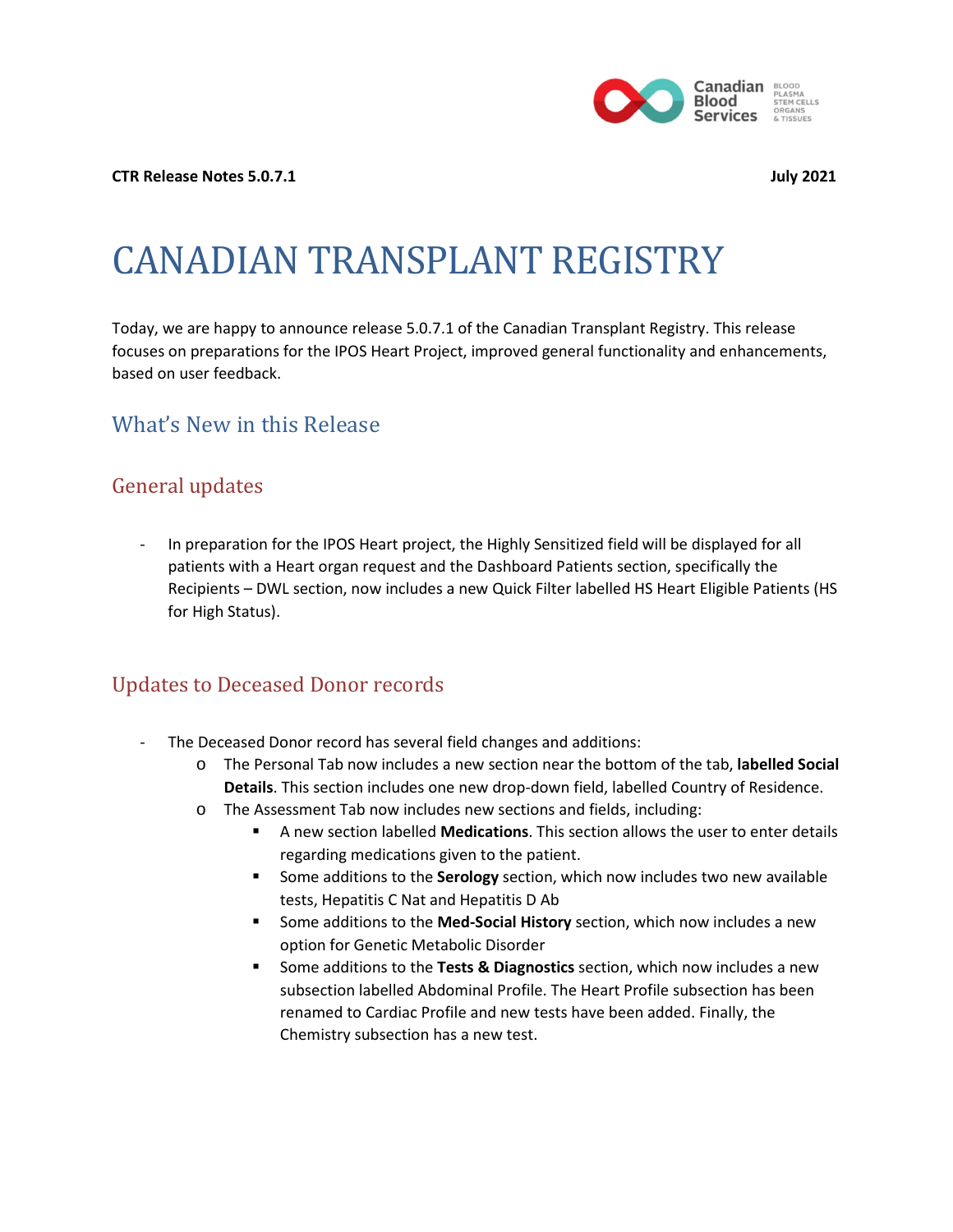

#### Updates to Recipient list and records

- The DWL Recipient record has several field changes and additions:
	- o The Personal Tab now includes a new section near the bottom of the tab, labelled **Social Details**. This section includes 17 new fields to include patient social details. None of the fields are considered mandatory data.
	- o The Health Tab now includes several new sections, including:
		- A new section labelled **Medical History**. This section includes 18 new fields to include patient Medical History, primarily heart related.
		- A new section, labelled **Diagnosis – Infection**. This section allows the user to enter details regarding any infections and related treatments.
		- A new section, labelled **Diagnosis – Malignancy**. This section allows the user to enter details regarding malignancy pre-transplant.
		- A new section, labelled **Medications**. This section allows the user to enter details regarding medications given to the patient.
		- Some additions to the **Serology** section, which now includes two new available tests, Hepatitis C Nat and Hepatitis D Ab
	- o The Registration/Activation Organ Request tab now displays the **Eligibility** column in the Organ Requests section. Correspondingly, the HSH Eligibility will also be displayed in the Program Details section below the Organ Requests section, if the selected organ request is for a heart.

## Updates to KPD Recipient list and records

- The KPD Recipient list has a new column, labelled Highly Sensitized. This column displays the values Yes or No.
- The KPD Recipient Record has several field changes and additions:
	- o The Personal Tab now includes a new section near the bottom of the tab, labelled **Social Details**. This section includes 17 new fields to include patient social details. None of the fields are considered mandatory data.
	- o The Health Tab now includes several new sections, including:
		- A new section labelled **Medical History**. This section includes 18 new fields to include patient Medical History, primarily heart related.
		- A new section, labelled **Diagnosis – Infection**. This section allows the user to enter details regarding any infections and related treatments.
		- A new section, labelled **Diagnosis – Malignancy**. This section allows the user to enter details regarding malignancy pre-transplant.
		- A new section, labelled **Medications**. This section allows the user to enter details regarding medications given to the patient.